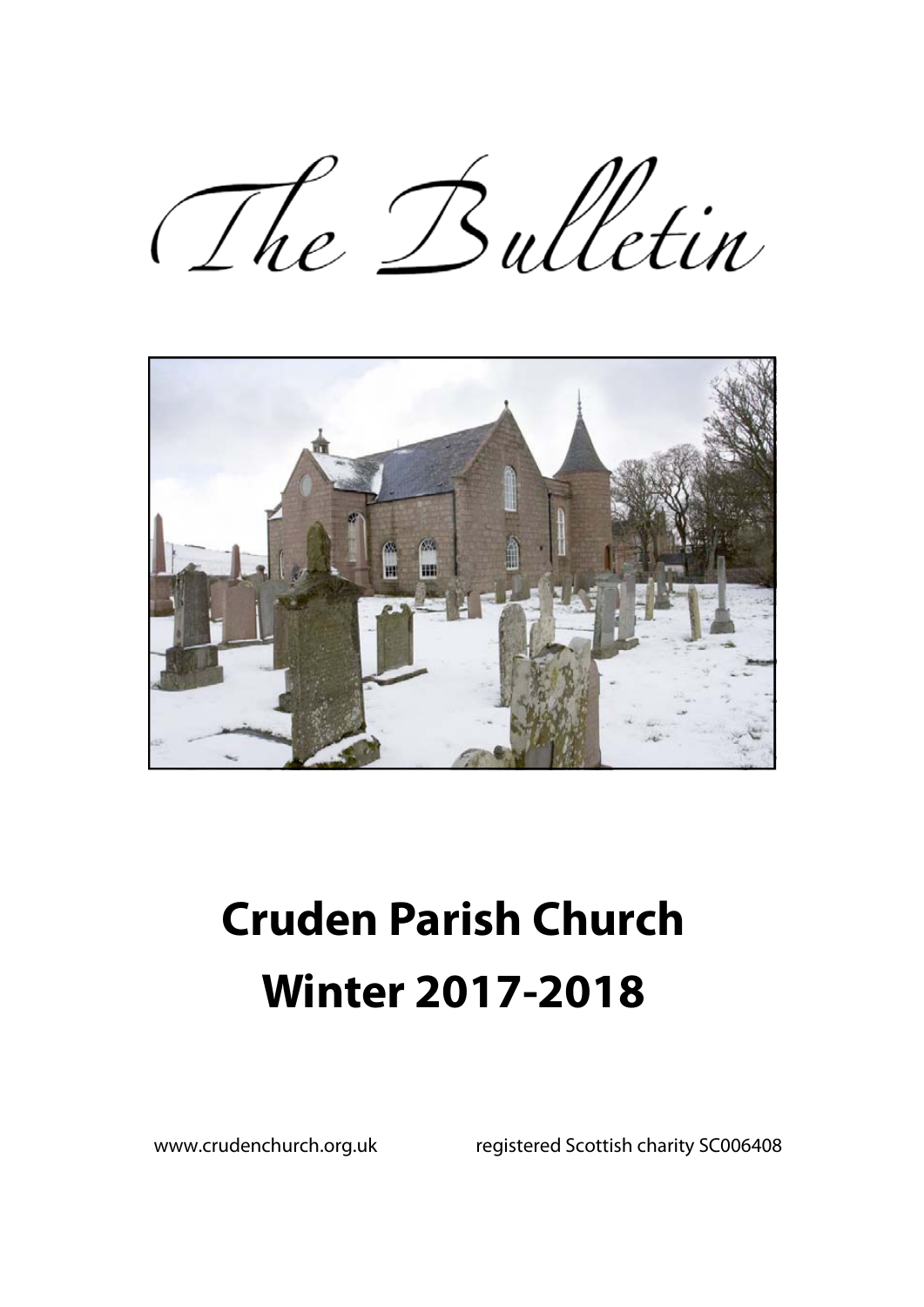# **Diary Dates Winter 2017-2018**

Worship services will continue every Sunday in the Church at 10 am

#### **DECEMBER**

| Sunday 3rd      | Time for Prayer - Vestry 11.15 am                                           |  |  |
|-----------------|-----------------------------------------------------------------------------|--|--|
| Sunday 10th     | Joint Churches Carol Service 2 pm                                           |  |  |
| Monday 11th     | Guild Christmas Party, St Olaf 7 pm                                         |  |  |
| Wednesday 13th  | Congregational Church Carol Service 7pm                                     |  |  |
| Sunday 17th     | Mince Pies & Shortbread in the Hall<br>Christingle Service 4.00 pm          |  |  |
| Thursday 21st   | Messy Church in Hatton Public Hall 3.30 pm                                  |  |  |
| Sunday 24th     | Christmas Family Service<br>Christmas Eve Service 11.30 pm                  |  |  |
| <b>JANUARY</b>  |                                                                             |  |  |
| Sunday 7th      | Time for Prayer - Vestry 11.15 am                                           |  |  |
| Tuesday 9th     | Craft Group in Hall 1.30 pm                                                 |  |  |
| Thursday 18th   | Messy Church Hatton in Public Hall 3.30 pm                                  |  |  |
| Tuesday 23rd    | Craft Group in Hall 1.30 pm                                                 |  |  |
| Sunday 28th     | <b>MORNING SERVICE</b><br><b>Sacrament of Holy Communion</b>                |  |  |
| Monday 29th     | Guild in Hall 7.30 pm New Zealand Experience with<br>Maureen & Robert Esson |  |  |
| <b>FEBRUARY</b> |                                                                             |  |  |
| Sunday 4th      | Time for Prayer - Vestry 11.15 am                                           |  |  |
| Tuesday 6th     | Craft Group in Hall 1.30 pm                                                 |  |  |
| Wednesday 7th   | Choir Practice in Hall 7.30 pm                                              |  |  |
| Thursday 15th   | Messy Church in Hatton Public Hall 3.30 pm                                  |  |  |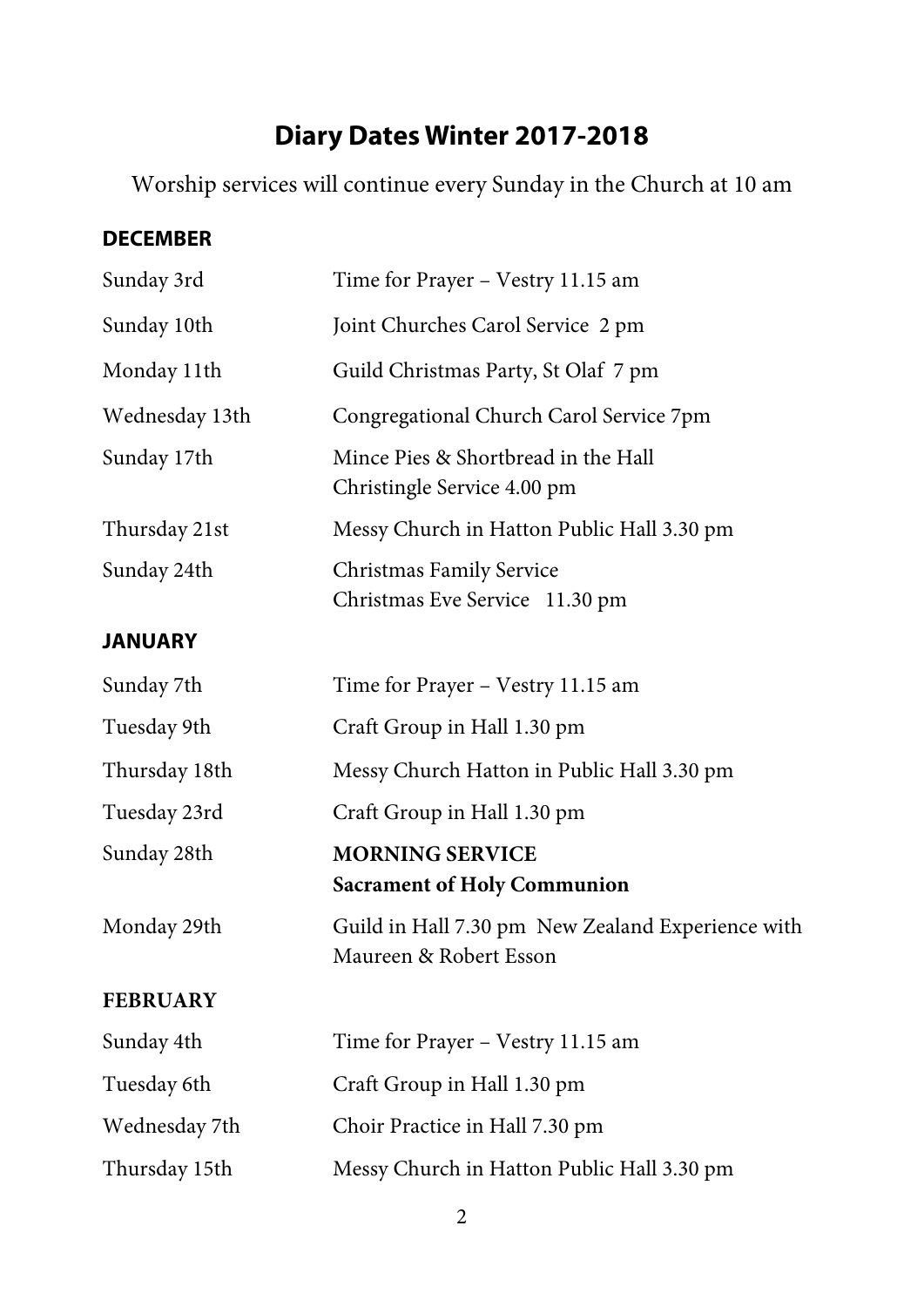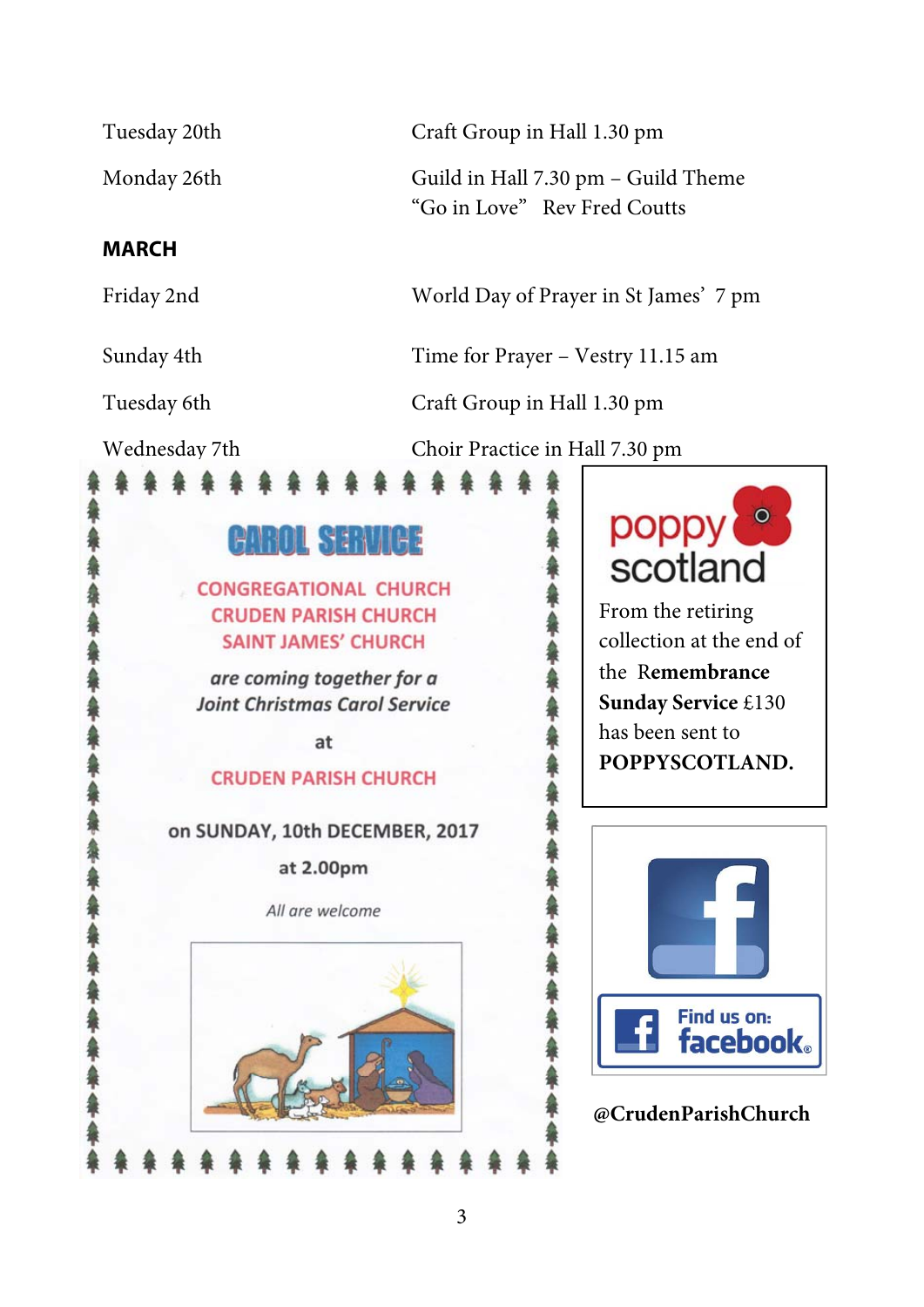# **CRUDEN CRAFT GROUP**

The craft group members were delighted to welcome some new ladies to the group recently and they were made very welcome. Donations of knitted goods were handed over to the Blythswood charity and also a cash donation to go along with the Christmas boxes from Cruden Church. The group will resume on 9 January 2018 when we will look forward to another year of fellowship and creative crafts.

**Carol Paul** 

## **SHOE BOX APPEAL**

Thank you to all who helped in any way with this appeal. We were able to send 56 boxes and a large envelope of donations to help with transport costs. Thanks to you all for giving 56 people a happier Christmas.

**Rosemary Reid** 

## **WEEKEND OF INVITATION**

Next summer the Church of Scotland is promoting a Weekend of Invitation where we will be encouraged to go out and invite someone to church. Churches in general are welcoming but we struggle to be inviting,. We welcome people when they come to church but we struggle to go out into the community and invite them. Our Scottish Presbyterian nature tends to make us reluctant to speak about our faith in public.

The Weekend of Invitation helps us to overcome this reluctance,. We are acting as God's disciples, all we have to do is invite someone to church, the rest is up to God, we leave him to influence those who are invited.

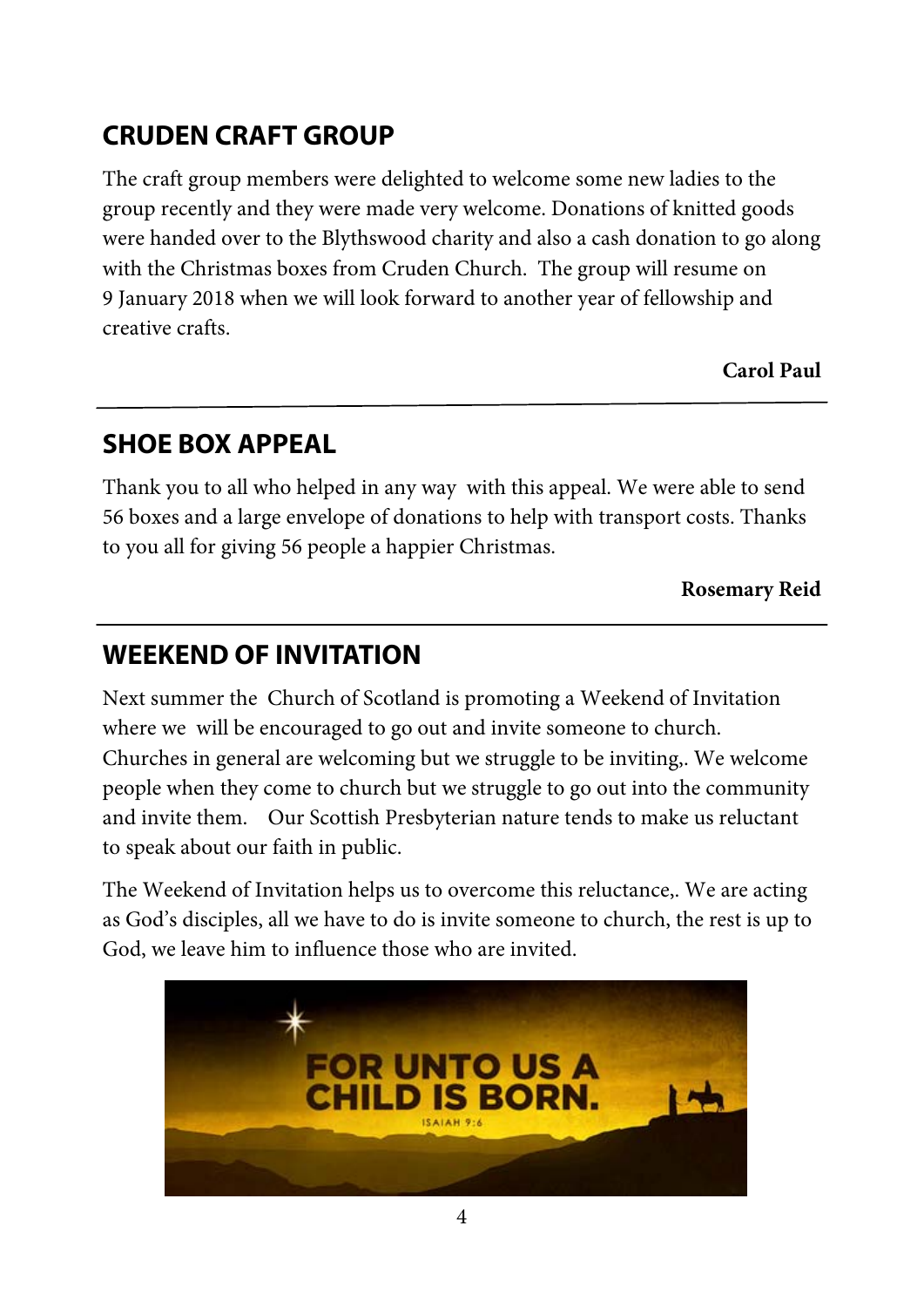

# **CHRISTMAS AT CRUDEN**

#### **COME AND JOIN THE CELEBRATION**

Every birth is a miracle, every child is a gift from God. Twenty centuries ago the miracle of miracles occurred, a baby was born, he was the Son of God. This was such a miracle that we still celebrate it today.

During December we will be holding services in the church when we can all come together and give thanks to God for the miracle birth of our Lord and Saviour Jesus who came into our world in the lowly surroundings of a stable because there was no room at the inn.

We will be holding our usual Sunday morning services at 10.00 am throughout the month.

Our special services start on Sunday 10 December at 2.00 pm when we will be hosting a **JOINT CAROL SERVICE** with our friends from St James' and the Congregational Church. After this service you are encouraged to stay and enjoy fellowship over tea/coffee.

A **CAROL SERVICE** will be held in the **Congregational Church** on Wednesday 13 December at 7pm.

On Sunday 17 December at 4.00 pm we will be holding our annual **CHRISTINGLE SERVICE**

The **WATCHNIGHT SERVICE** will be held on Sunday 24 December at 11.30 pm and finish just after midnight.

This year our special Christmas offerings will be going to support the work of Macmillan Nurses.

#### **All are warmly invited to come to church during the festive season and spend some time celebrating the events of all those centuries ago.**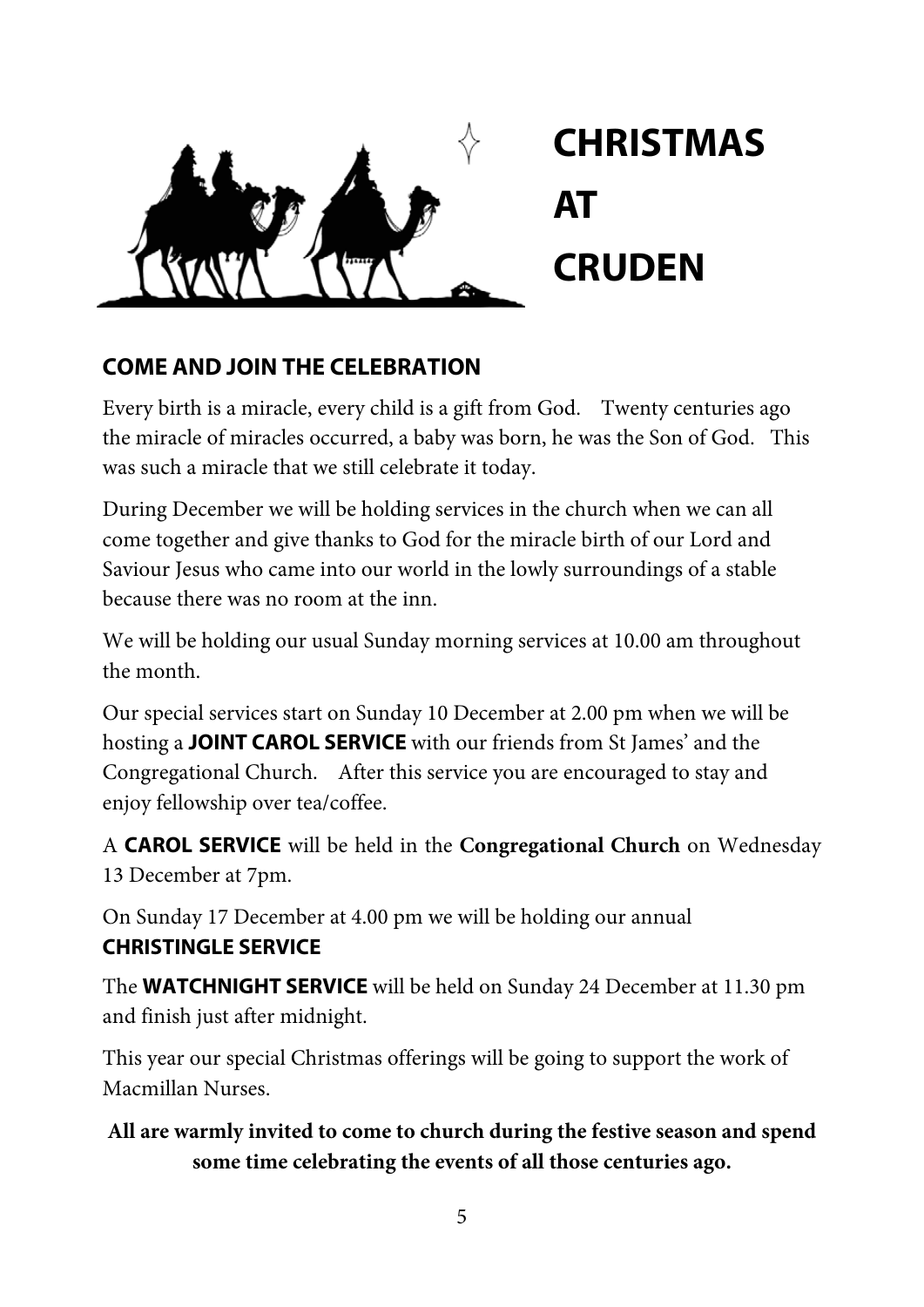## **World Mission**

We live in a society where it is very easy for us all to become consumed in our daily lives due to all the ongoing personal pressures of life which we face. It is very easy to become isolated from things that are going on around us and in the world at large.

Sadly, there are people in our local communities in need of care and support but there are many more in the wider world who are worthy of support as well. The Church of Scotland World Mission Council is tasked with raising awareness of the problems faced by people living in challenging conditions around the world.

Currently the church has twelve Mission Partners around the world all of whom go out to undertake specific tasks such as doctors, teachers and engineers, using their skills to improve the living conditions of those they are serving.

A significant number of congregations, instead of having a missionary partner now have twinning agreements with Churches in other countries where they get to learn from each other about their own individual cultures and traditions.

These are just a couple of examples of the work promoted by the World Mission Council, if you wish to find out more about the work of the Council visit **www.churchofscotland.org.uk** . It is good for us to find out what goes on in Christian communities around the world because we all have much to learn from each other.

# **MESSY CHURCH**

During this session we have explored themes of The *True Vine, Light Up The Darkness and The Good Shepherd* with the usual selection of stories, songs and crafts. Attendance has been poorer for various reasons but it picked up in November. The children who attended made up in enthusiasm for their lack



of numbers. We are grateful to all the volunteers who make Messy Church possible.

The next meeting is the Christmas party on 21 December.

#### **The Messy Church Team**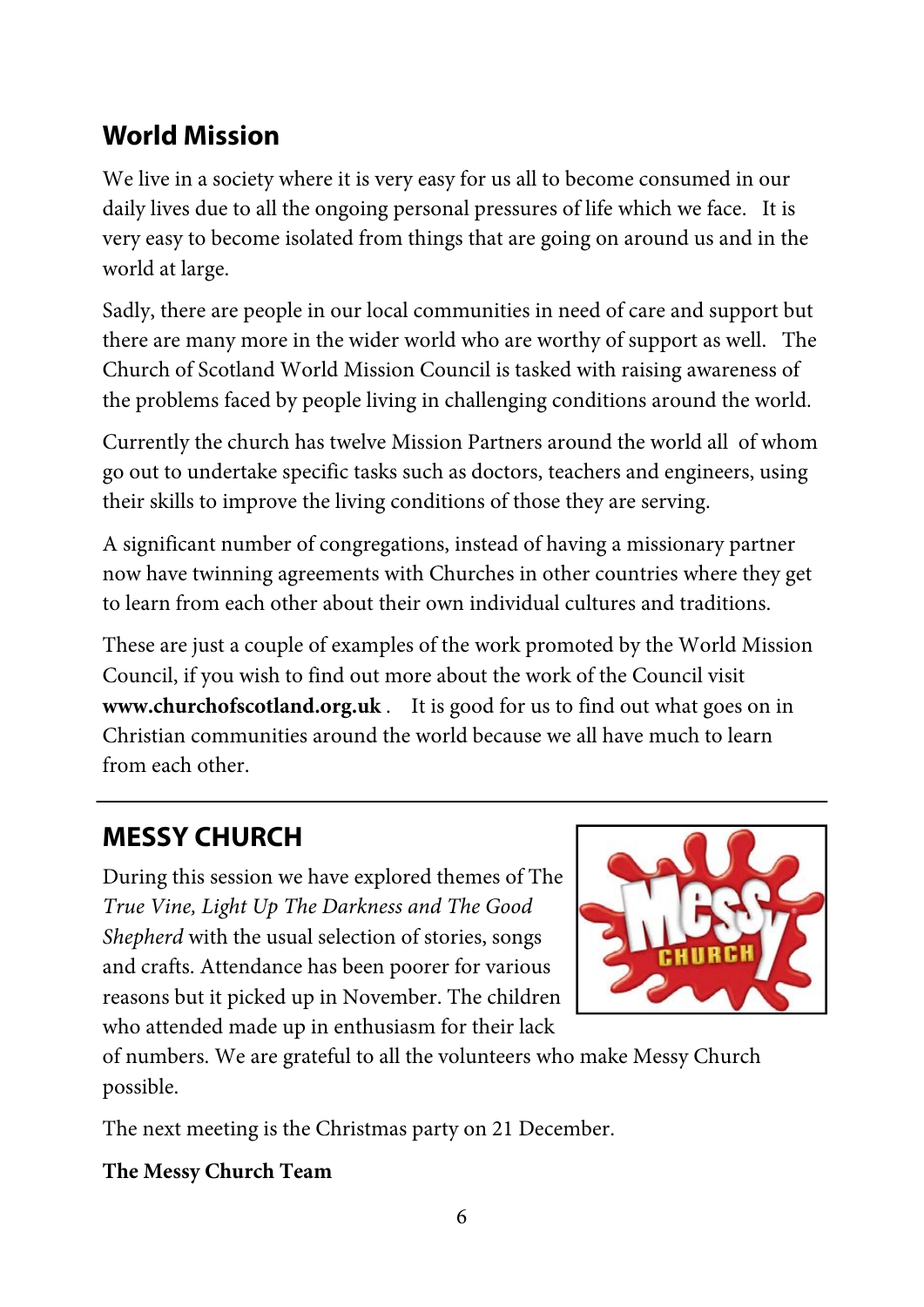### **GUILD REPORT Monday 25 September 2017 - Trussell Trust Food Bank**

Rosemary welcomed members to the first Guild Meeting of the Session. After the reading and prayer, she handed over to our speaker for the evening, Jeannie Price, who spoke to us about the work of the Trussell Trust which is a local food bank. The talk proved to be most interesting and thought provoking. The work of this charity helps so many poor families and young people in and around the North East and it is humbling to think that in this day and age there are so many in need.

It was agreed that the donations from at our Harvest Thanksgiving Service would be passed on to this most worthwhile charity, which we trust was well received and helped in a small way the wonderful work of the Trust.





#### **Monday 30th October 2017 - Cyrenian Project**

Lesley Allan, from the Cyrenian Project, without the help of modern technology, gave an excellent unscripted presentation on the work of the Cyrenians in Aberdeen. She explained who they were, where they were and who the wonderful band of volunteer helpers have been looking after for many years. Once again, we were amazed at the people who benefit from this charity, many of them on a regular basis.

The idea that they provide soup for the homeless is far from the truth as the Cyrenians have several strings to their bow and have various centres throughout the city, helping the homeless, teaching young people to provide for their families, supplying clothes etc., accommodation and a listening ear to all who seek help. We were again reminded how fortunate we are and made to wonder what has happened to our welfare state. After a cup of tea, the meeting was brought to a close with a reminder that Rev Fred Coutts is speaking to us on 27 November on the Guild Theme "Go in Love".

**Lorraine Neilson**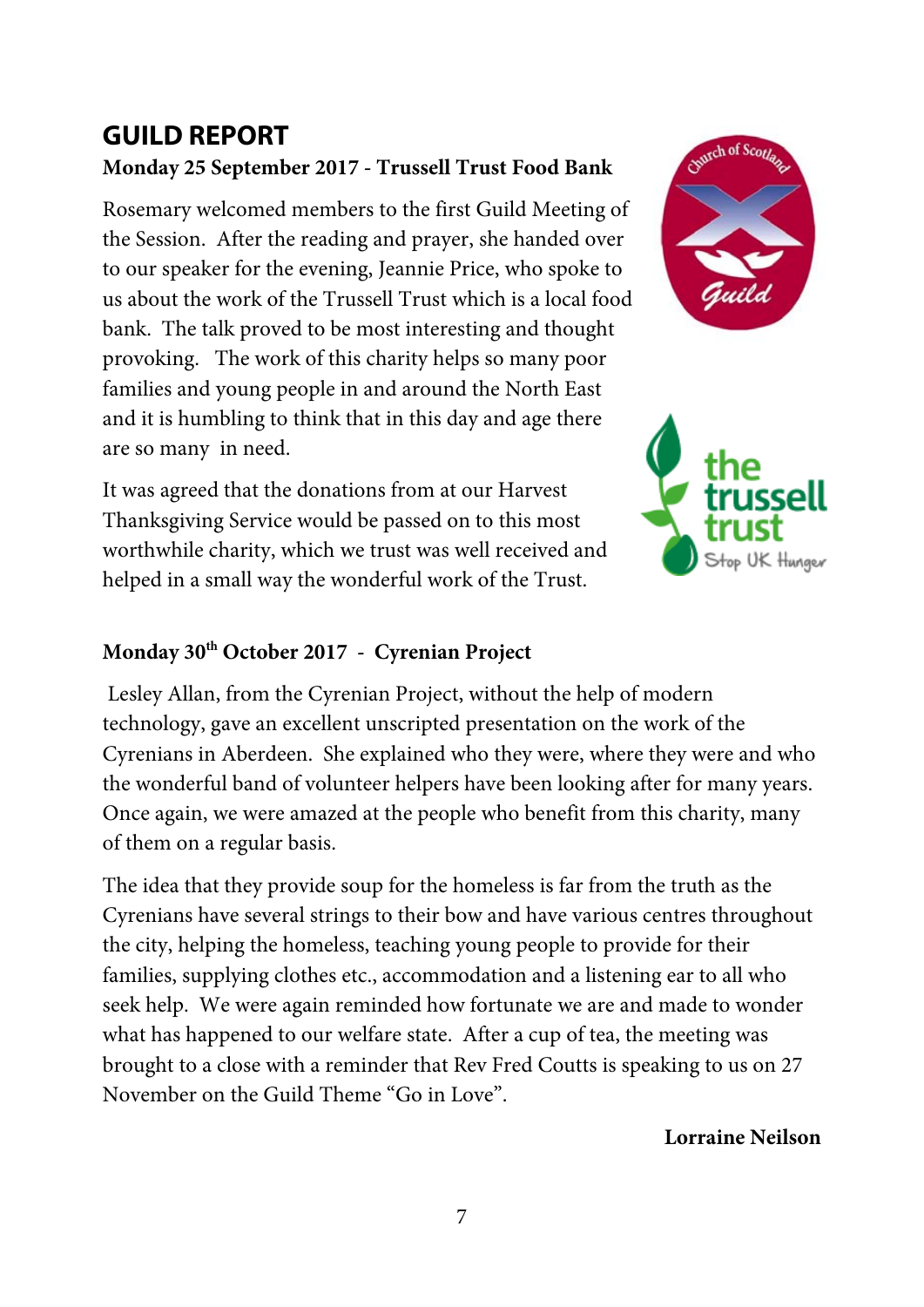### **CRUDEN CHURCH WALKING GROUP**



We headed off to the Forvie Sands Nature Reserve at Collieston for our September walk. Six members set off on the four mile walk from the Forvie Centre car park ,heading for Hackley Bay and then on to what remains of Forvie Church which is all that is left of Forvie village. Not much is known about the village but what little information there is, states that the Church was built in the twelfth century and is dedicated to St Adamnan.; All that is visible today are the lower walls. It is thought that the advancing sands finally made life intolerable for the villagers and it was deserted in the early fifteenth century.

Being a sunny afternoon there were lovely views of the North Sea and the oil boats and tankers lying out in the bay at Aberdeen. Continuing on the walk we made our way through the dunes and down a track that finished at the car park just north of Newburgh, near the mouth of the Ythan.

Three walkers took the more leisurely two mile circular walk round past the Sand Loch where two pairs of swans were gliding along enjoying the sunshine. There was lots of wild plants including common sedge, marsh penny wort, cross leafed heath and marram grass. Tiny frogs and black hairy caterpillars were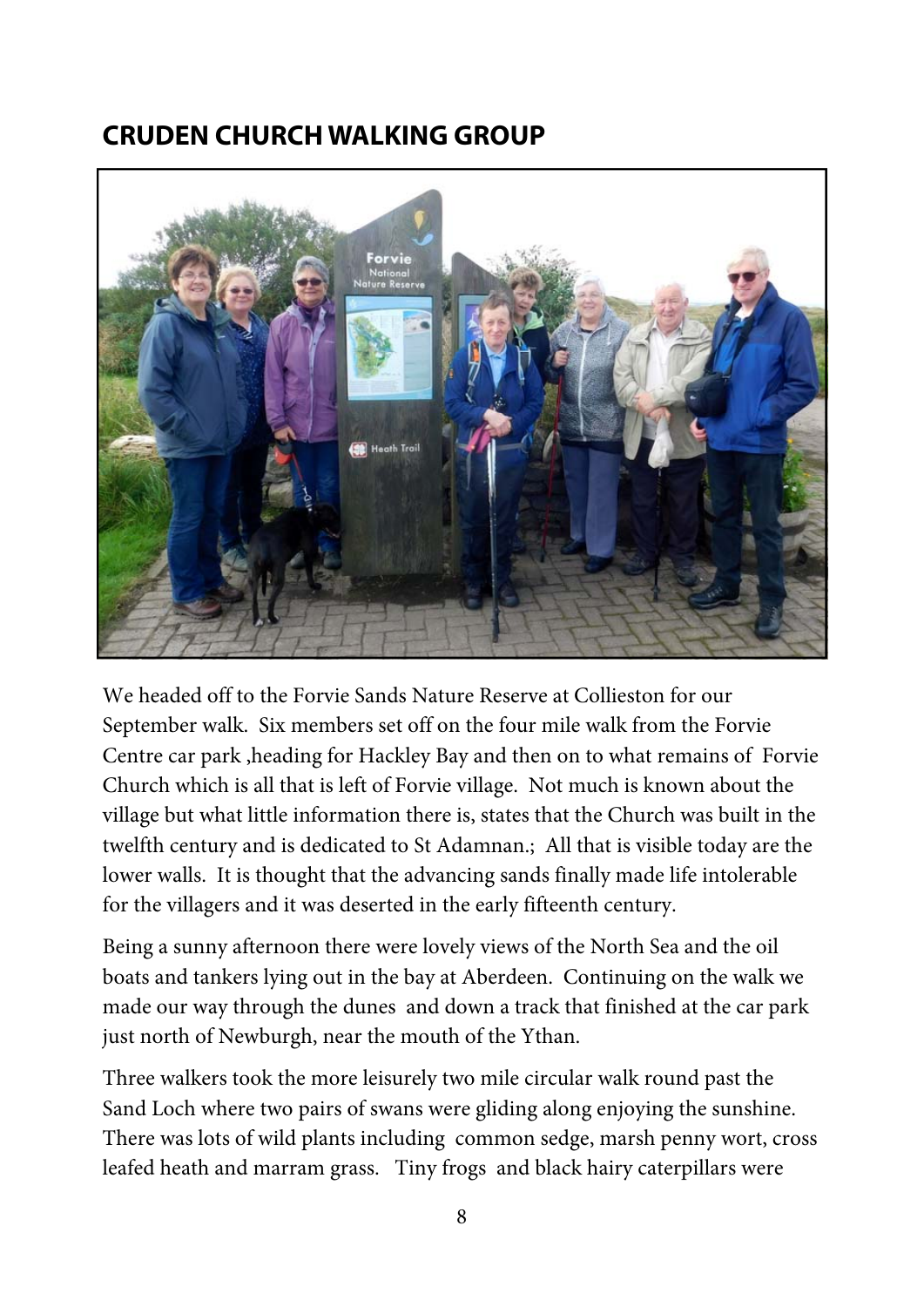also seen on our way round. All in all a lovely walk was enjoyed by all and we met up for a fly cup and fine scone or fancy piece at the Store at Foveran

**Peterhead Town walk:** Our last walk of the year was a return to Peterhead to continue our journey round the town with Stephen Calder. Stephen was our guide for the next two hours and he was dressed for the part in period costume. He told us the history of the statue of Field Marshall James Keith and of Bishop Robert Kilgour (1740-1790) of the Episcopal Chapel who became Bishop of Aberdeen. We visited Park Lane (between Seagate and Longate) where James Stuart, The Old Pretender, stayed on the night of 22<sup>nd</sup> December 1715 at the house of James Park, Merchant and Shipowner ) There is a plaque at the end of the lane telling this story. Stephen gave us the history of many other buildings, Churches and the gasworks. It was soon time for a cup of tea which was enjoyed by all and thanks go to Stephen for organising this walk.



#### **Maureen Esson**

## **Blood Donor Sessions**

#### **Britannia Waterside Hotel**

Fraserburgh Road, PETERHEAD Thursday 21 December 2017 14.00-16.30 & 18.00-20.00 Thursday 28 December 2017

14.00-16.30 & 18.00-20.00

**PLEASE NOTE VENUE** 



#### **2018 FLOWER CALENDAR**

The Calendar for the Church will now be found on

the notice board at the Church and members are invited to add their name beside any date on which they would wish to place flowers on the communion table. The gift of such flowers is always greatly appreciated.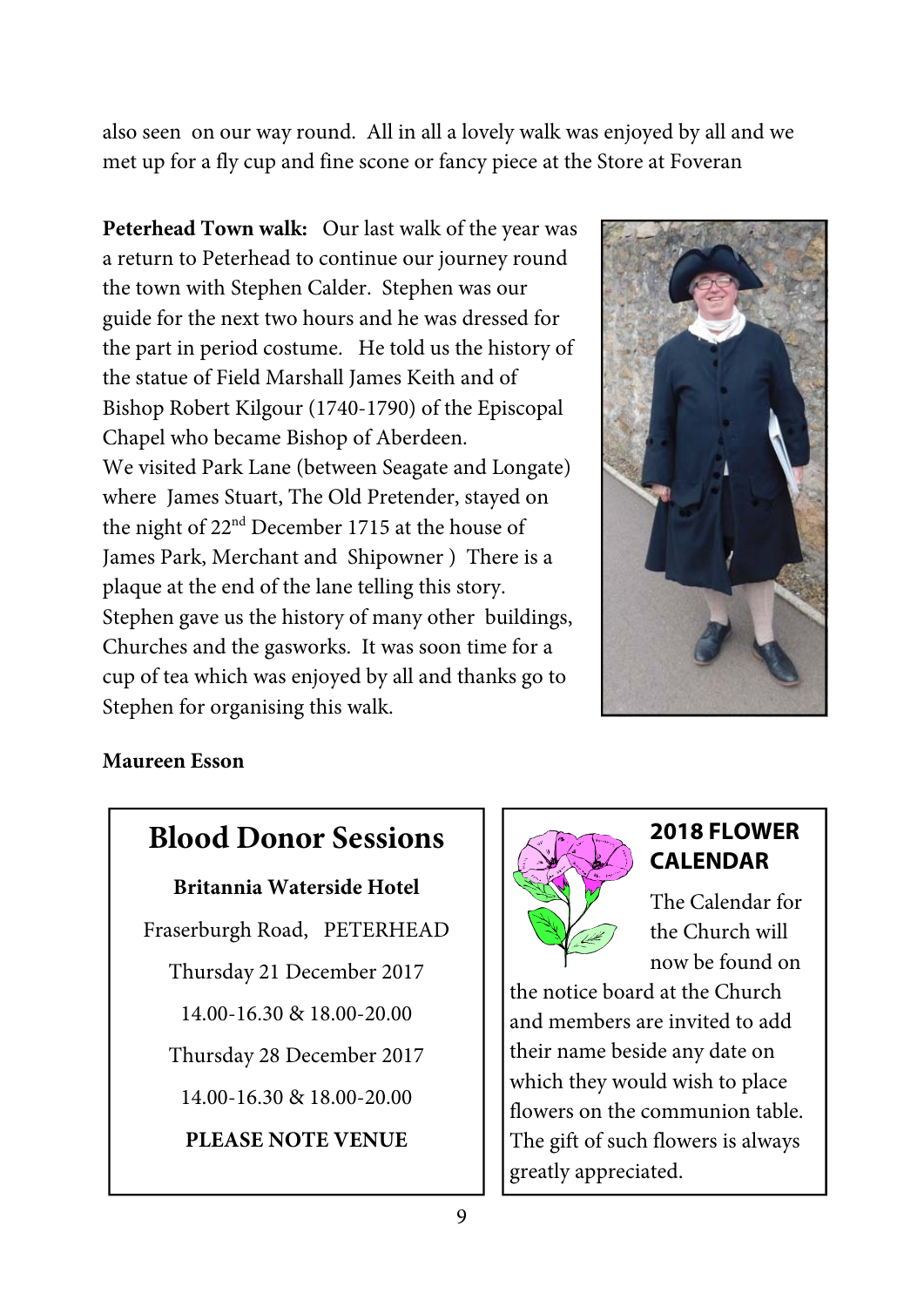#### **PARISH REGISTER**

#### **DEATHS**

**Mr James Kidd,** 24 Links View, Cruden Bay. **Miss Fiona Laird,** Rosewood, Willowbank, Glendaveny, Peterhead. **BAPTISM** 

**Bailey Henderson,** No 1 Yonderton Cottage, Hatton.



*<u>Uthan Singers</u>* Christmas Concert Magnificat: John Rutter Well-known Carols

7.30pm Monday 11th December 2017 **Ellon Parish Church Conductor: Alison Young Accompanist: Rosemary Lund** 

Donations at the door for toilettwinning: https://www.toilettwinning.org **13.co.uk Scottish Charity no: SC038223** 

**HOLY COMMUNION**   $\circ$ **28 January 10 am Duty Elders:**  Kate Clark Robert Petticrew Robert Esson, Kathleen Craig, Jim MacDonald, Betty Forrester, Peter Slamaker Mary Bratton, Shonah Taylor Adrian Smith.

The next issue of the Bulletin will be published at the beginning of March .Please send all material to be included before **Sunday 18 February 2018** to: Fred Coutts Ladebank, 1 Manse Place, Hatton AB42 0UQ **bulletin@crudenchurch.org.uk**

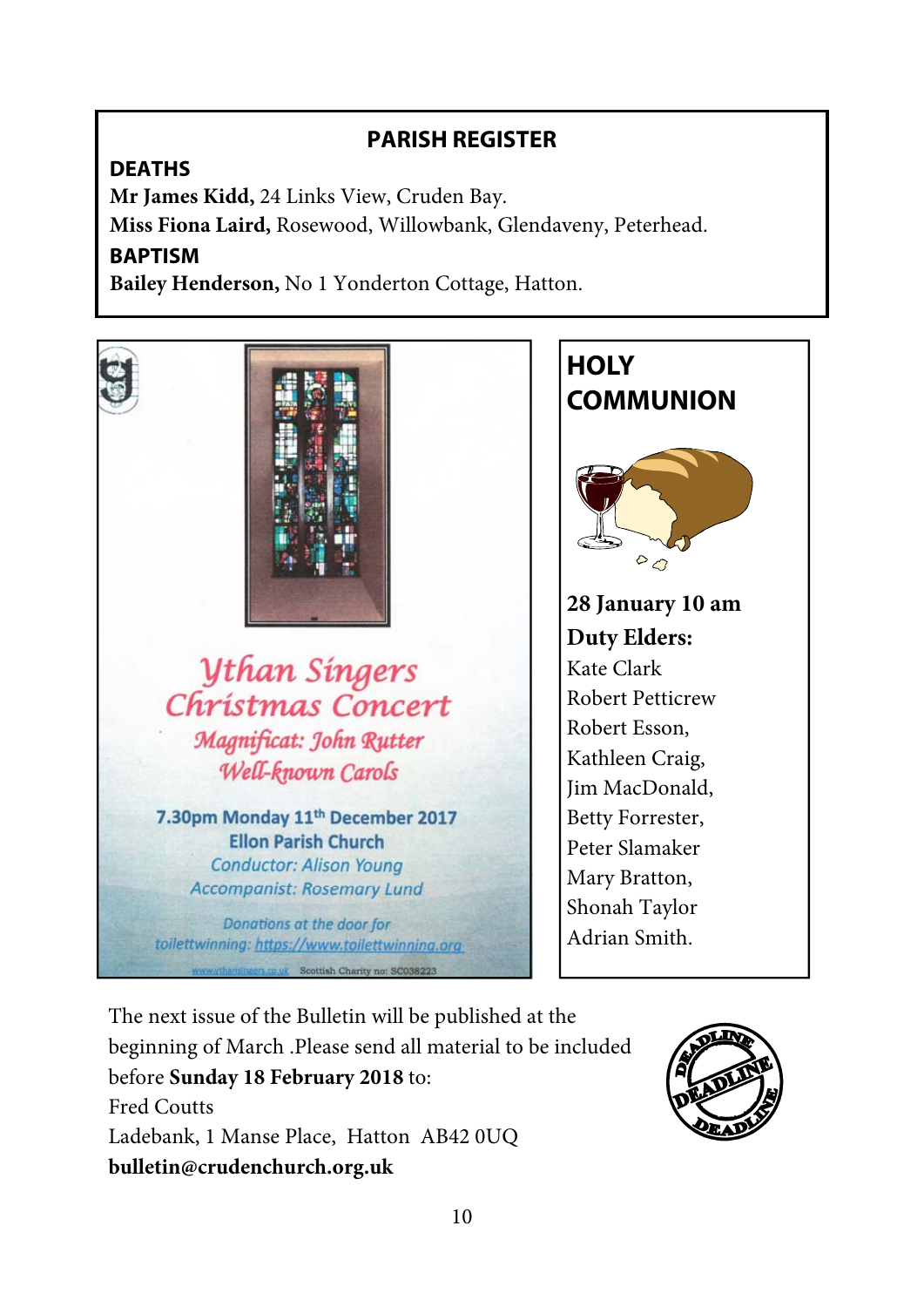# **Sunday Morning Duties 10 am**

| Date     | Door                                      | <b>Flowers</b>         | <b>Teas</b>                               | Children                                  |
|----------|-------------------------------------------|------------------------|-------------------------------------------|-------------------------------------------|
| 3 Dec    | Doreen Buchan<br>Liz Carnie               | Mary Bratton           | Rosemary Reid<br>Margaret Adams           | Helen Smith<br>Maureen Reid               |
| 10 Dec   | Iris Durno<br>Wilma Moir                  | <b>Betty Forrester</b> | Mary Bratton<br>Margaret Bruce            | Katherine Hyman<br>Mary Bratton           |
| 17 Dec   | Iris Durno<br>Wilma Moir                  | <b>Beatrice Fawkes</b> | Kathleen Craig<br><b>Beatrice Fawkes</b>  | Katherine Hyman<br>Helen Smith            |
| 24 Dec   | Norma Forman<br>Marilyn Samways           | <b>Beatrice Fawkes</b> | Doreen Buchan<br>Liz Carnie               | School Holidays<br>No Junior Church       |
| 31 Dec   | Norma Forman<br>Marilyn Samways           | Robert Esson           | Elma Cumming<br>Iris Durno                | School Holidays<br>No Junior Church       |
| 7 Jan    | Mary McNaughtan<br>Shonah Taylor          | Muriel Cantlay         | Jennifer Emslie<br><b>Beatrice Fawkes</b> | School Holidays<br>No Junior Church       |
| 14 Jan   | Mary McNaughtan<br>Shonah Taylor          | Sheena Innes           | Norma Forman<br>June Manning              | Katherine Hyman<br>Wilma Moir             |
| 21 Jan   | Helen Harper<br><b>Barry Harper</b>       | Marina Bruce           | Wilma Moir<br>Marilyn Samways             | Helen Smith<br><b>Beatrice Fawkes</b>     |
| 28 Jan   | Helen Harper<br><b>Barry Harper</b>       | Anne Smith             | <b>Irene Stott</b><br>Fiona Stephen       | Maureen Reid<br>Rosemary Reid             |
| 4 Feb    | Muriel Cantlay<br><b>Robert Petticrew</b> | Fiona Stephen          | Margaret Adams<br>Rosemary Reid           | Katherine Hyman<br><b>Betty Forrester</b> |
| 11 Feb   | Muriel Cantlay<br><b>Robert Petticrew</b> | Fiona Stephen          | Margaret Bruce<br>Mary Bratton            | School Holidays<br>No Junior Church       |
| 18 Feb   | Jim MacDonald<br>Margaret Adams           | <b>Betty Forrester</b> | Rosemary Reid<br>Margaret Adams           | Helen Smith<br>Mary Bratton               |
| 25 Feb   | <b>Iim MacDonald</b><br>Margaret Adams    | <b>Betty Forrester</b> | Liz Carnie<br>Doreen Buchan               | Maureen Reid<br>Jennifer Emslie           |
| 4 March  | <b>Betty Forrester</b><br>Mary Bratton    | <b>Irene Stott</b>     | Kathleen Craig<br>Elma Cumming            | Katherine Hyman<br>Joyce Willox           |
| 11 March | <b>Betty Forrester</b><br>Mary Bratton    | Atholene Ritchie       | Iris Durno<br>Jennifer Emslie             | Helen Smith<br>Wilma Moir                 |

#### **Reminder to those on duty**.

If you are unable to do door or tea duties, please endeavour to find someone to do them for you.